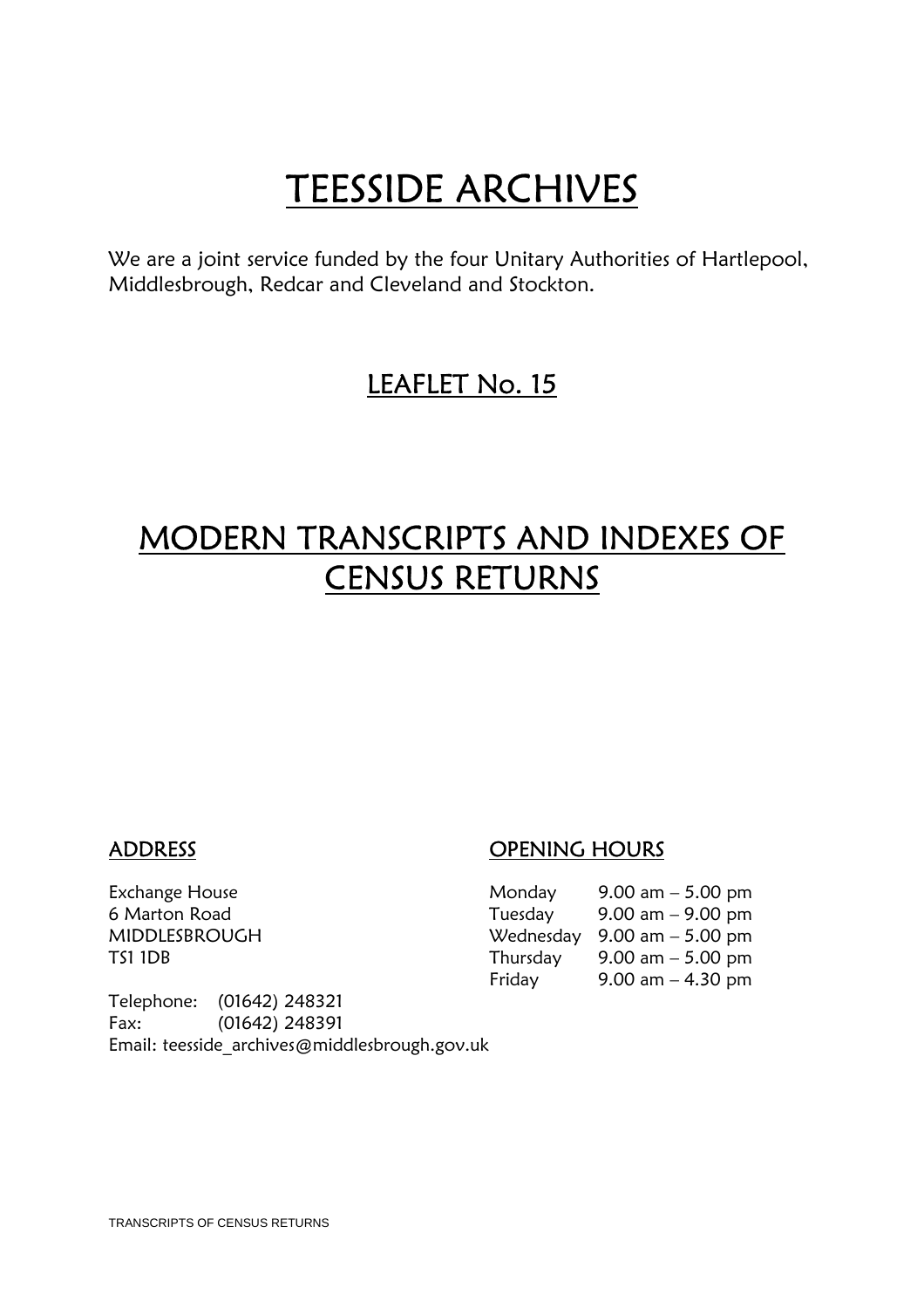# TEESSIDE ARCHIVES

# MODERN TRANSCRIPTS AND INDEXES OF CENSUS RETURNS

This department holds copies of the Census Returns for the whole of the area of the former Cleveland County Council from 1841 –1901. This leaflet lists only those Census Returns which have been indexed.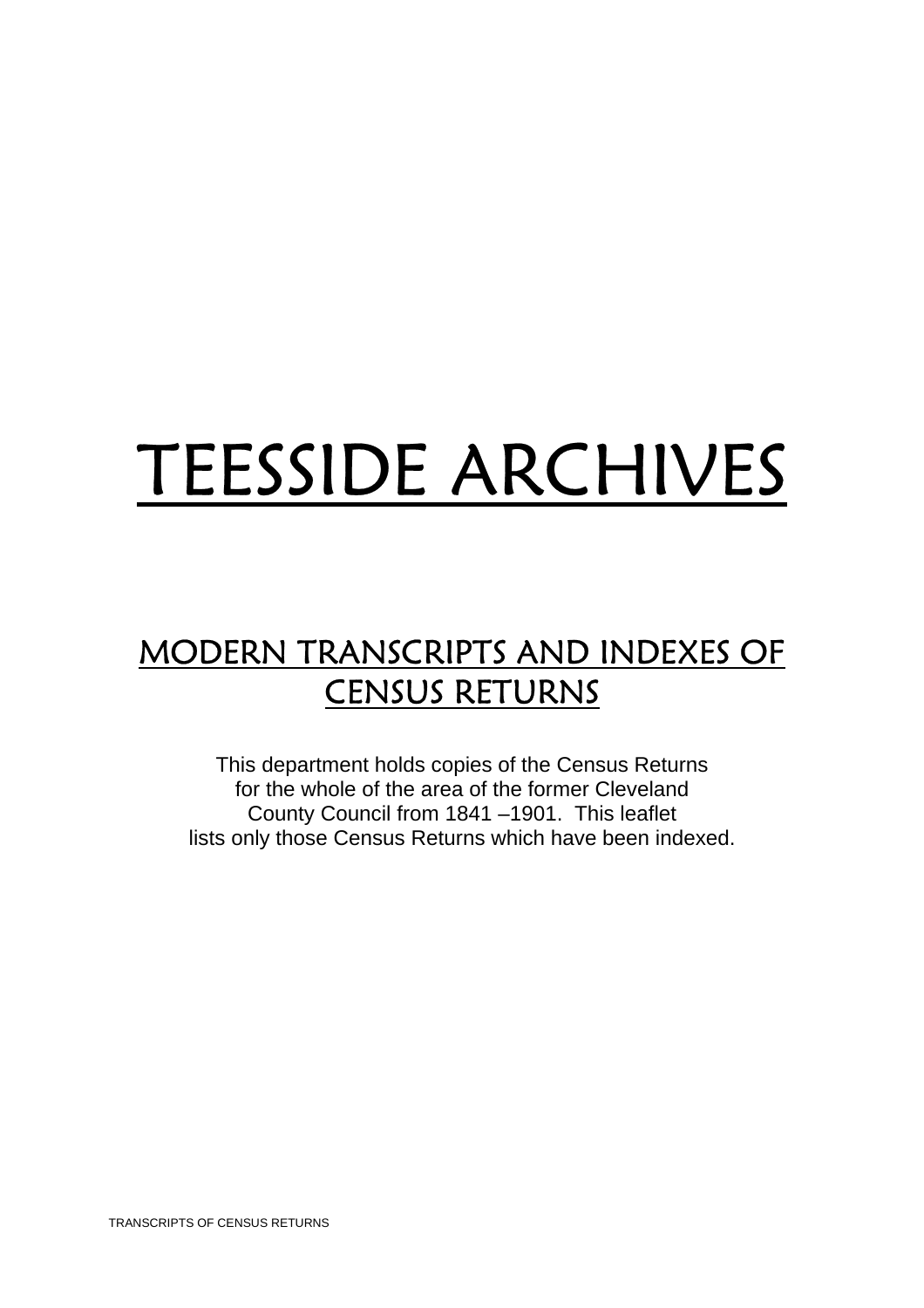#### **Census**

**1841**

The following are in book form on the searchroom shelves:-

Castle Levington Coatham **Hemlington** Hilton Ingleby Barwick Kildale Kirklevington **Linthorpe** Low Worsall Maltby Marske Normanby Pickton Port Darlington Redcar **Saltburn Skinningrove Stainton Stokesley Tocketts** 

#### **1851**

The following are in book form on the searchroom shelves:-

| Vol 1 | Kirklevington including Castle Levington, Pickton, Low Worsall,<br>Stainton including Ingleby Barwick, Maltby, Kirkleatham, Redcar, |
|-------|-------------------------------------------------------------------------------------------------------------------------------------|
|       | Marske, East and West Coatham.                                                                                                      |
| Vol 2 | Billingham, Claxton, Cowpen Bewley, Greatham, Haverton Hill,<br>Newton Bewley, Port Clarence, Wolviston.                            |
| Vol 3 | Norton, Hilton, Hemlington, Stranton (old).                                                                                         |
| Vol 4 | Stranton (new), Hart, Thorpe Bulmer.                                                                                                |
| Vol 5 | Elwick, Dalton Piercy, Brierton, Elwick Hall, Seaton Carew, Hutton                                                                  |
|       | Rudby, Crathorne.                                                                                                                   |
|       | <b>1851 Cleveland Family History Society Publications</b>                                                                           |
|       |                                                                                                                                     |
| Vol 1 | Long Newton, Elton, Redmarshall (part), Egglescliffe                                                                                |

- Aislaby, Newsham, Grindon and Whitton
- Vol 2 High Worsall, Kirklevington (including Castle Levington, Pickton & Low Worsall), Stainton (including Ingleby Barwick & Maltby), West Acklam and Linthorpe (including Newport and Ayresome) Vol 3 Yarm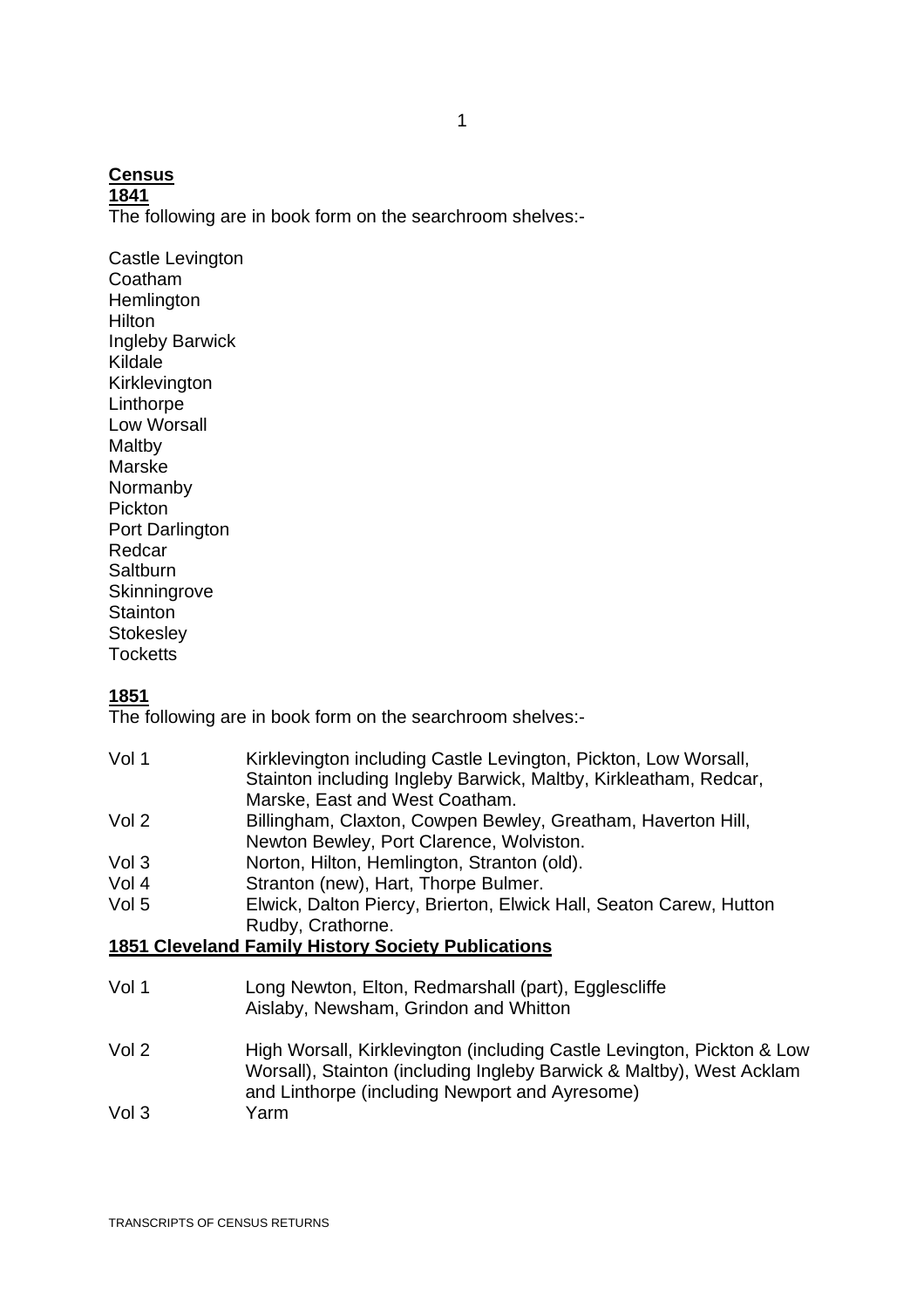| Vol 4         | Thornaby                                                                                                                        |
|---------------|---------------------------------------------------------------------------------------------------------------------------------|
| Vol 5         | Easington and Brotton                                                                                                           |
| Vol 6         | <b>Skelton</b>                                                                                                                  |
| Vol 7         | Loftus                                                                                                                          |
| Vol 8         | Kirkleatham and Upleatham                                                                                                       |
| Vol 9         | <b>Redcar and Marske</b>                                                                                                        |
| <b>Vol 10</b> | Great Ayton and Little Ayton                                                                                                    |
| <b>Vol 11</b> | Billingham, Haverton Hill, Port Clarence, Cowpen Bewley, Newton<br>Bewley, Greatham, Wolviston & Claxton                        |
| Vol 12        | Stockton, East Hartburn, Preston-on-Tees                                                                                        |
| Vol 13        | Wilton, Ormesby, Cleveland Port, Eston and Normanby                                                                             |
| <b>Vol 14</b> | Middlesbrough                                                                                                                   |
| Vol 15        | East & West Rounton, Welbury, Appleton-on-Wiske, Hornby and Great<br>Smeaton                                                    |
| Vol 16        | Norton                                                                                                                          |
| Vol 17        | Hartlepool                                                                                                                      |
| <b>Vol 18</b> | Guisborough                                                                                                                     |
| Vol 19        | Hemlington, Hilton, Marton, Nunthorpe, Tollesby                                                                                 |
| <b>Vol 20</b> | Stranton (West Hartlepool)                                                                                                      |
| Vol 21        | Deighton, Harsley, Cowton, Hutton Bonville, Birkby, Little Smeaton                                                              |
| <b>Vol 22</b> | Hart, Thorp Bulmer, Elwick, Throston, Dalton Piercy, Brierton, Elwick<br>Hall, Seaton Carew                                     |
| <b>Vol 23</b> | Commondale, Castleton, Danby and Westerdale                                                                                     |
| Vol 24        | Northallerton and Romanby                                                                                                       |
| Vol 25        | Stokesley                                                                                                                       |
| Vol 26        | Faceby, Hutton Rudby, Seamer, Middleton on Leven, Sexhow, Ingleby<br>Arncliffe, Potto, Ingleby Cross and Crathorne              |
| Vol 27        | <b>Fylingdales</b>                                                                                                              |
| <b>Vol 28</b> | Hinderwell, Staithes, Roxby and Runswick Bay                                                                                    |
| Vol 29        | Newby, Easby, Carlton, Kildale and Whorlton                                                                                     |
| <b>Vol 30</b> | Trimdon, Butterwick, Embleton and Fishburn                                                                                      |
| Vol 31        | Barnby, Borrowby, Ellerby, Goldsbrough, Hutton Mulgrave, Kettleness,<br>Lythe, Mickleby, Newton Mulgrave, Sandsend and Ugthorpe |
| <b>Vol 32</b> | Bishop Middleham, Bishopton, Garmondsway, Sedgefield (Part of) and<br>Stainton (Great & Little)                                 |
| <b>Vol 33</b> | <b>Cornforth and Great Chilton</b>                                                                                              |
| Vol 34        | Sleights, Eskdaleside and Glaisdale                                                                                             |
| Vol 35        | Ellerbeck, Nether Silton, Over Silton, Thimbleby and Osmotherley                                                                |
| Vol 36        | Ruswarp                                                                                                                         |
| Vol 37        | Whitby A - L Book 1, M - Z Book 2                                                                                               |
| Vol 38        | Egton, Ugglebarnaby and Goathland                                                                                               |
| Vol 39        | Brompton, (Northallerton) Kirby Sigston, Thornton le Beans                                                                      |
| <b>Vol 40</b> | Ingleby Greenhow, Battersby, Kirby and Dromonby, Busby,<br>Skutterskelfe, Great and Little Broughton                            |

Vol 41 Darlington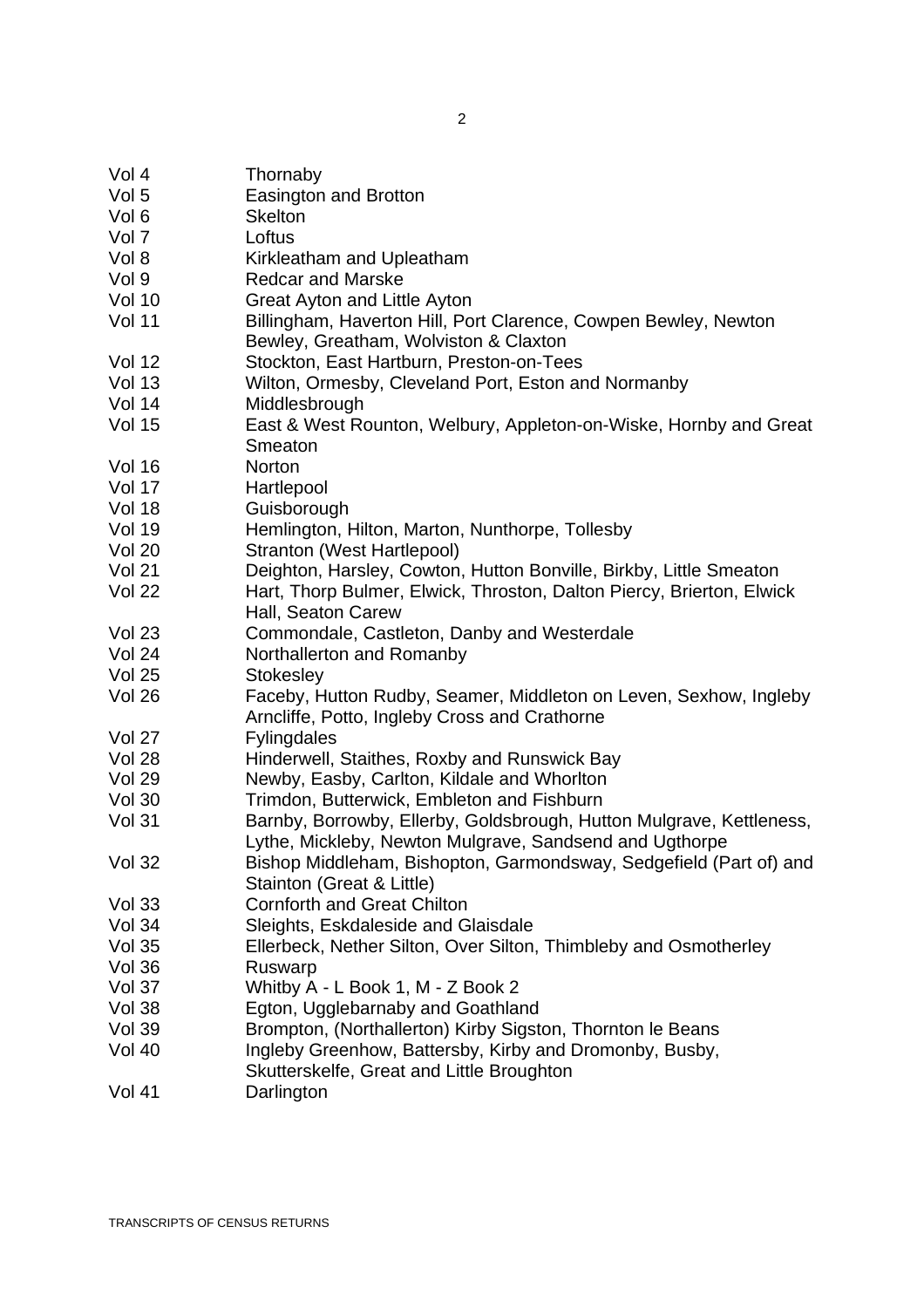| <b>Vol 42</b> | Newholm Cum Dunsley, Sneaton, Aislaby, Hawsker Cum Stainsacre,<br>Bradbury, Morden, Sneaton, Stillington and Woodham, Tocketts |
|---------------|--------------------------------------------------------------------------------------------------------------------------------|
| <b>Vol 43</b> | <b>Ferry Hill</b>                                                                                                              |
| <b>Vol 44</b> | Sedgefield                                                                                                                     |
| <b>Vol 45</b> | <b>Hutton Henry</b>                                                                                                            |
| <b>Vol 46</b> | Castle Eden                                                                                                                    |
| <b>Vol 47</b> | Croft Eryholme, Dalton, Sockburn, Girsby, Dinsdale, Over Dinsdale                                                              |
|               | (Part County Durham)                                                                                                           |
|               |                                                                                                                                |
| <b>Vol 48</b> | Manfield, Cliffe, Cleasby, Stapleton, Blackwell Barton, Oxneyfield,                                                            |
|               | Newton Morrell (Part Co. Durham)                                                                                               |
| <b>Vol 49</b> | Killerby, Walworth, School Aycliffe, Coatsaw Moor, Redworth, Great                                                             |
|               | Aycliffe, Brafferton                                                                                                           |
| <b>Vol 50</b> | Neasham, Middleton St George, Middleton One Row, Goosepool &                                                                   |
|               | Oak Tree                                                                                                                       |
| <b>Vol 51</b> | <b>Middleton in Teesdale</b>                                                                                                   |
| Vol $52(a)$   | Barnard Castle A - L                                                                                                           |
| Vol 52 $(b)$  | Barnard Castle M - Z                                                                                                           |
| <b>Vol 53</b> | Heighington, Barmpton, Whessoe, Coatham Mundeville, Haughton Le                                                                |
|               | Skerne, Morton Palms, Sadberge, Great Burdon                                                                                   |
| <b>Vol 54</b> | Landmoth with Catto and Gueldable, Borrowby, Crosby, Leake (ex                                                                 |
|               | parochial), Cotcliffe (ex parochial) Sowerby, Winton with Stank, North                                                         |
|               | Otterington with Warlaby                                                                                                       |
| <b>Vol 55</b> | Thirsk (North Yorkshire)                                                                                                       |
| <b>Vol 56</b> | Thornton le Street, Thornton le Moor, North Kilvington, Knayton,                                                               |
|               | Kepwick, Cowesby                                                                                                               |
| <b>Vol 57</b> | Richmond (North Yorkshire)                                                                                                     |
| <b>Vol 58</b> | Staindrop, Walkerfield (Co. Durham)                                                                                            |
| <b>Vol 59</b> | Ainderby Quernhow, Catton, Sinderby, Skipton, Howe, Holme, Pickhill                                                            |
|               | with Roxby                                                                                                                     |
|               |                                                                                                                                |
| Vol 60        | Cockfield, Woodland, Langley Dale and Shotton Raby & Keverstone                                                                |
| <b>Vol 61</b> | Hilton, Morton Tinmouth, Ingleton, Headlam, Langton, Gainford                                                                  |
| <b>Vol 62</b> | Ainderby Steeple, Morton on Swale, Thrintoft, Yafforth, Danby Wiske                                                            |
|               | with Lazenby, Great and Little Langton, Whitwell, Kilpin                                                                       |
| Vol 63        | Hutton Sessay, Birdforth, Sessay, Dalton, Eldmire, Fawdinton,                                                                  |
|               | <b>Topcliffe</b>                                                                                                               |
| <b>Vol 64</b> | Sowerby                                                                                                                        |
| <b>Vol 65</b> | South Kilvington, Bagby, Sutton with Balk Thirkleby                                                                            |
| Vol 66        | Cleatham, Winston with Newsham, Barforth, Ovington, Wycliffe, Hutton                                                           |
|               | Magna, Barningham, Scargill, Hope                                                                                              |
| Vol 67        | Kilburn, Felixkirk, Thirlby, Boltby, Upstall, Thornborough, Kirby Knowle                                                       |
| Vol 68        | Maunby, New Wiske, south Otterington, Kirby Wiske, Newsham cum                                                                 |
|               | Breckenbrough, Carlton Miniott, Sandhutton                                                                                     |
| <b>Vol 69</b> | Coniscliffe, Carlbury, Piercebridge, Cockerton, Archdeacon Newton,                                                             |
|               | Coldsides, Houghton le side, Denton, Summerhouses                                                                              |
| <b>Vol 70</b> | Downholme, Stainton, Walkburn, Marske, Hudswell, Hipswell, Easby,                                                              |
|               | Aske                                                                                                                           |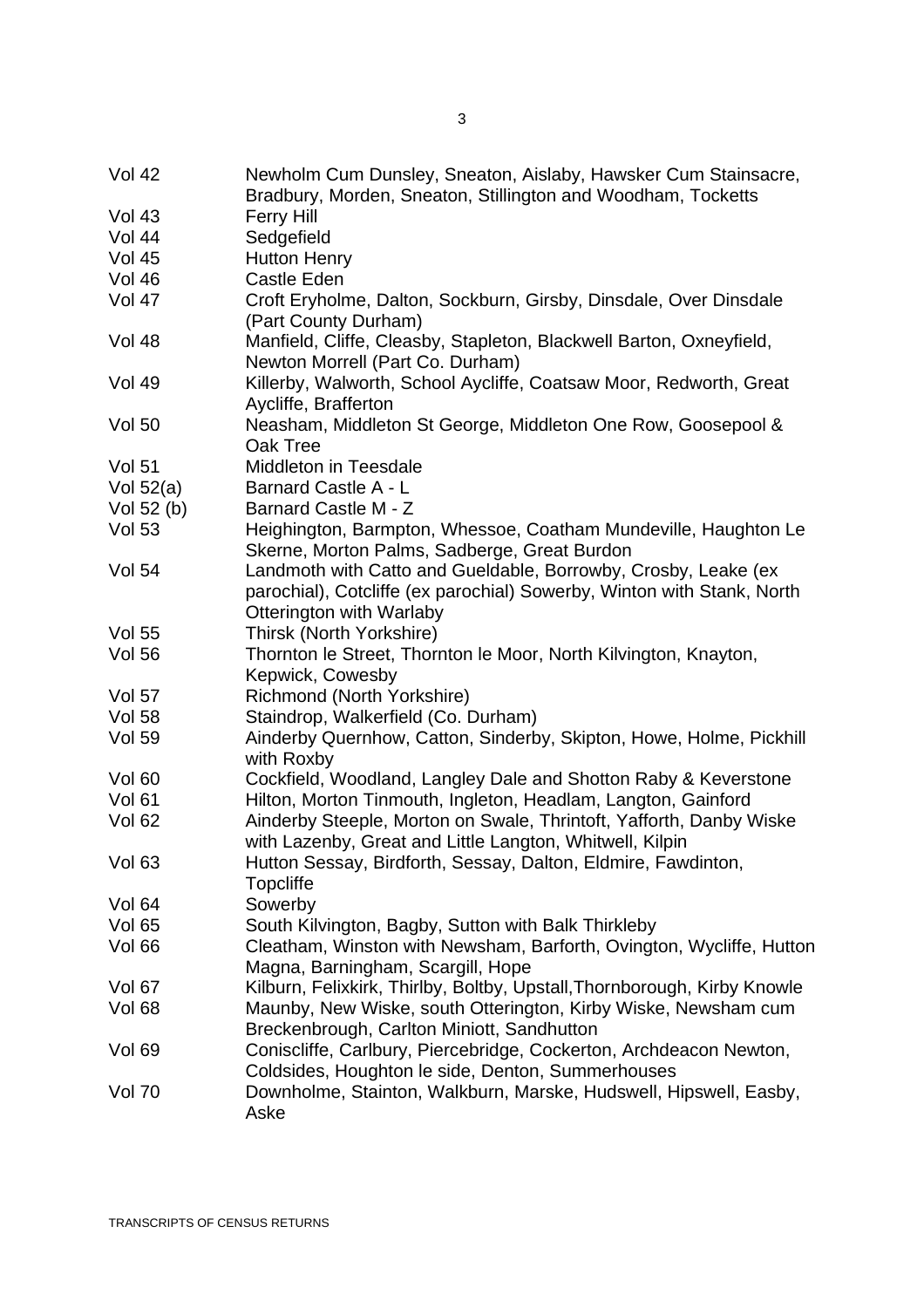| <b>Vol 71</b> | Skeeby, Gilling, Hartforth, Gatherley Moor, Sedbury                           |
|---------------|-------------------------------------------------------------------------------|
| <b>Vol 72</b> | Catterick, Brough, Scotton, Colburn, Tunstall, Appleton, Ellerton,            |
|               | Bolton on Swale, Scorton                                                      |
| <b>Vol 73</b> | Brignall, Rokeby, Boldron, Bowes, Streatham, Stainton, Marwood                |
| <b>Vol 74</b> | Gilmonby, Whorlton, Westwick, Eggleston Abbey, Startforth                     |
| <b>Vol 75</b> | Eggleston, Newbiggin with Bowlees, Forest & Frith with Harwood                |
| <b>Vol 76</b> | St John's Chapel                                                              |
| Vol 77        | Middleton Tyas with North Cowton, Moulton, Uckerby, Brompton on               |
|               | Swale                                                                         |
| <b>Vol 78</b> | Aldbrough & Stanwick, Eppleby, Melsonby                                       |
| <b>Vol 79</b> | Bishop Auckland (Co Durham)                                                   |
| <b>Vol 80</b> | Byers Green, Hunwick & Hemlington, Newton Cap, Pollards Lands                 |
| <b>Vol 81</b> | Kirby Hill with Whashton, Ravensworth, Gayles, New Forest                     |
| <b>Vol 82</b> | <b>Auckland St Andrew</b>                                                     |
| <b>Vol 83</b> | Coundon                                                                       |
| <b>Vol 84</b> | (a) Lartington, Cotherstone, Hunderthwaite, Romaldkirk, Mickleton,            |
|               | Lunedale, Holwick                                                             |
| <b>Vol 84</b> | (b) As above                                                                  |
| <b>Vol 85</b> | Killerby, Kirby Fleetham, Fencote, Ainderby cum Holtby, Hackforth,            |
|               | Scrunton, Firby                                                               |
| <b>Vol 86</b> | <b>Bedale</b>                                                                 |
| Vol 87        | Gatenby, Swainby, Theakston, Burneston, Carthorpe, Kirklevington              |
| <b>Vol 88</b> | Well, Snape, Thornton Watlass                                                 |
|               | Hawby, Bilsdale West Side, Dale Town and Morton, Arden and                    |
| <b>Vol 89</b> |                                                                               |
|               | Snilesworth, Old Byland, Helmsley and Laskill, Bilsdale Midcable,             |
| <b>Vol 90</b> | <b>Beadlam</b><br>Pockely, Harum, Sproxton and Cold Kirby, Old Stead & Wass & |
|               |                                                                               |
|               | Thorpe le Willows, Byland Abbey, Ampleforth and Birdforth, Oswaldkirk         |
|               | & West Newton Grange, Oswaldkirk Quarter, Ampleforth College                  |
| <b>Vol 91</b> | Cawton and Grimston, Coulton, East Ness and Nunnington, Edstone               |
|               | Great, Little and North Holme, Gilling East, Muscoates and Wilburn,           |
|               | Normanby, Thornton Riseborough, Salton, Stonegrave and East                   |
|               | Newton, Wombleton                                                             |
| <b>Vol 92</b> | Nawton, Bransdale and Skiplam, Farndale Low Quarter, Farndale                 |
|               | West Side, Gillamoor Hutton le Hole, Farndale East Side, Fadmoor              |
| <b>Vol 93</b> | Kirbymoorside, Appleton le Moor                                               |
| <b>Vol 94</b> | (a) Aysgarth, Carperby & Thorsby, Burton cum Walden, Newbiggin,               |
|               | <b>Bishopdale</b>                                                             |
| <b>Vol 94</b> | (b) Thoralby, Thornton Rust, Bainbridge                                       |
| <b>Vol 95</b> | Askrigg, Abbotside, Buttersett                                                |
| <b>Vol 96</b> | Reeth, Healaugh, Raw and Castle, Fremington, Whitaside, Harkerside,           |
|               | Grinton                                                                       |
| Vol 97        | Arkengarthdale, Hurst, Marrick, Ellerton Abbey                                |
| <b>Vol 98</b> | Gayle, Hawes, Appersett                                                       |
| <b>Vol 99</b> | Thorns & Keld, Stonedale & Birkdale, Angram & Agill, Thwaite, Muker,          |
|               | Oxnop & Satron, Ivelet                                                        |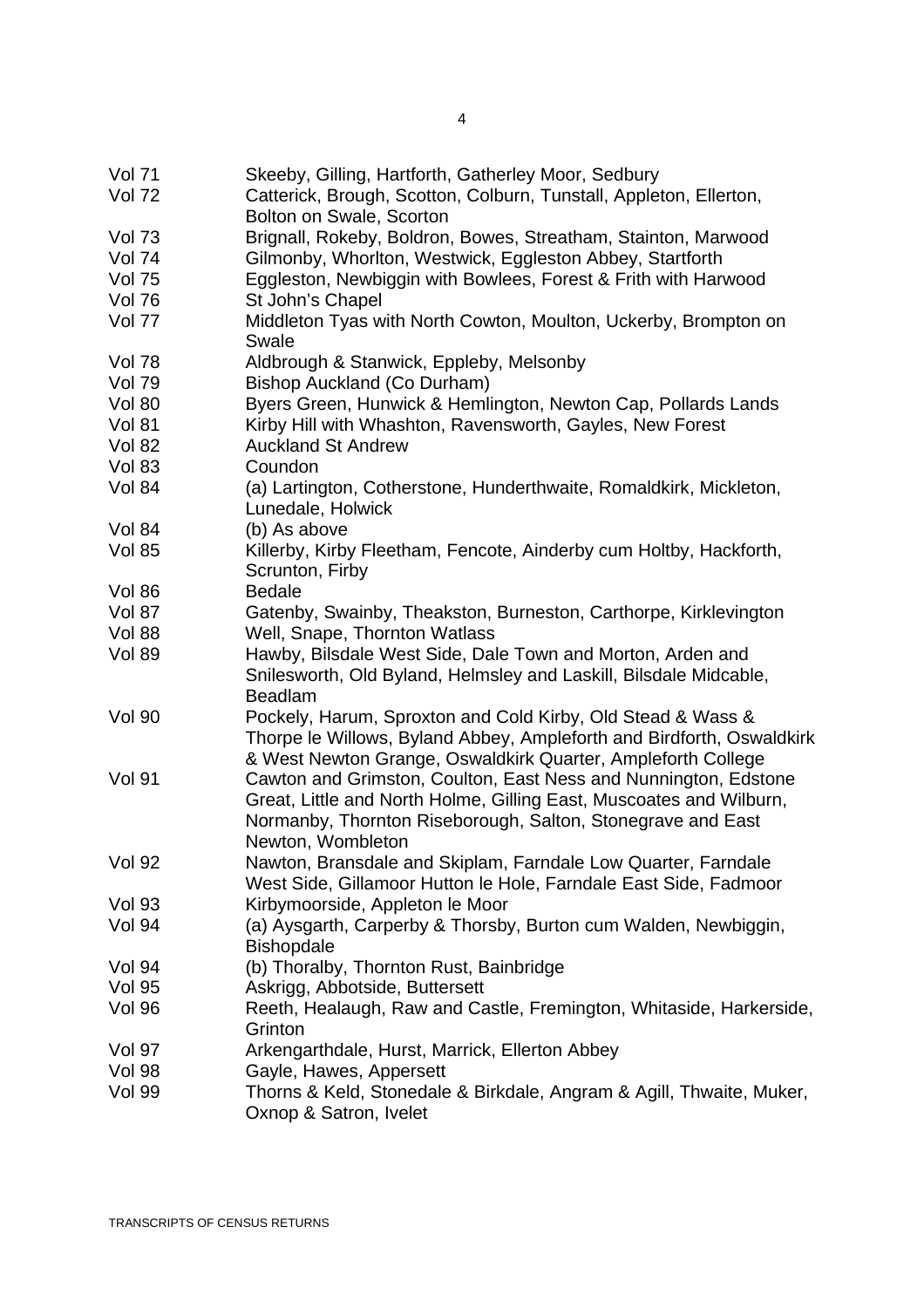| <b>Vol 100</b><br><b>Vol 101</b> | Gunnerside, Lodge Green, Melbecks, Low Row, Kearton, Feetham<br>Firby, Langthorn, Leemington & Newton, Londonderry, Exelby |
|----------------------------------|----------------------------------------------------------------------------------------------------------------------------|
| <b>Vol 102</b>                   | Masham, Swinton, Ilton cum Pott                                                                                            |
| <b>Vol 103</b>                   | Crakehall, Aiskew & Leeming Bar                                                                                            |
|                                  |                                                                                                                            |
| <b>Vol 104</b>                   | Healey & Sutton, Fearby, Ellington, Ellingstring, East Witton,<br>Colsterdale                                              |
| <b>Vol 105</b>                   | Middleham                                                                                                                  |
| <b>Vol 106</b>                   | Dalton, W. Layton, Newsham, E Layton, Carkin, Caldwell, Forcett                                                            |
| <b>Vol 107</b>                   | Coverham, Caldbergh, West Scrafton, Carlton (Highdale) Melmerby,<br><b>West Whitton</b>                                    |
| <b>Vol 108</b>                   | Wensley, Preston, Redmire, Castle Bolton, Leyburn & (Workhouse)                                                            |
| <b>Vol 109</b>                   | Spennithorne, Bellerby, Hawswell, Garrison with Barden, Hornby,<br>Hunton                                                  |
| <b>Vol 110</b>                   | Newton le Willows, Burrell, Burton on Ure, Thirn, Thornton Steward,<br>Fingall, Constable Burton                           |
| <b>Vol 111</b>                   | Shildon                                                                                                                    |
| <b>Vol 112</b>                   | Pickering                                                                                                                  |
| <b>Vol 113</b>                   | St Helen, Middridge, Hemlington Row, Crook                                                                                 |
| <b>Vol 114</b>                   | Escomb, Coundon Grange                                                                                                     |
| <b>Vol 115</b>                   | Eldon, Windlestone, East Thickley                                                                                          |
| <b>Vol 116</b>                   | Lastingham, Rosedale East & West, Cropton, Hartoft, Cawthorne,<br>Aislaby, Middleton                                       |
| <b>Vol 117</b>                   | Newton, Marishes, Sinnington, Marton, Kirby Misperton, Great Barugh,<br>Little Barugh, Thornton Dale                       |
| <b>Vol 118</b>                   | Farmanby, Wilton, Allerston, Ebberston, Lockton, Levisham                                                                  |
| <b>Vol 119</b>                   | Bolam, West Auckland, Evenwood & Barony                                                                                    |
| <b>Vol 120</b>                   | Merrington, Middlestone & Westerton, Whitworth & Old Park,<br><b>Binchester &amp; Newfield</b>                             |
| <b>Vol 121</b>                   | Lynesack & Softley, Hamsterley, North Bedburn, South Bedburn                                                               |
| <b>Vol 122</b>                   | Crook & Billy Row, Witton le Wear                                                                                          |
| <b>Vol 123</b>                   | Monk Hesledon Village, Church Hesledon, Castle Eden Colliery                                                               |
| <b>Vol 124</b>                   | Kellowe, Thornley, Thornley Colliery                                                                                       |
| <b>Vol 125</b>                   | Castle Eden, Hutton Henry, South Wingate Colliery, Sheraton                                                                |
| <b>Vol 126</b>                   | Deaf Hill, Wingate, Wingate Colliery                                                                                       |
|                                  |                                                                                                                            |

The following large areas are available on fiche:-

| Middlesbrough, Stockton, Thornaby etc. Piece No 2383 |               |  |
|------------------------------------------------------|---------------|--|
| Guisborough etc.                                     | Piece No 2375 |  |
| Helmsley etc.                                        | Piece No 2372 |  |
| Pickering etc.                                       | Piece No 2373 |  |
| Thirsk etc.                                          | Piece No 2371 |  |
| York and area                                        | Piece No 2353 |  |
| 40C4                                                 |               |  |

#### **1861**

The following are in book form and on the searchroom shelves:- Kildale Marske by the Sea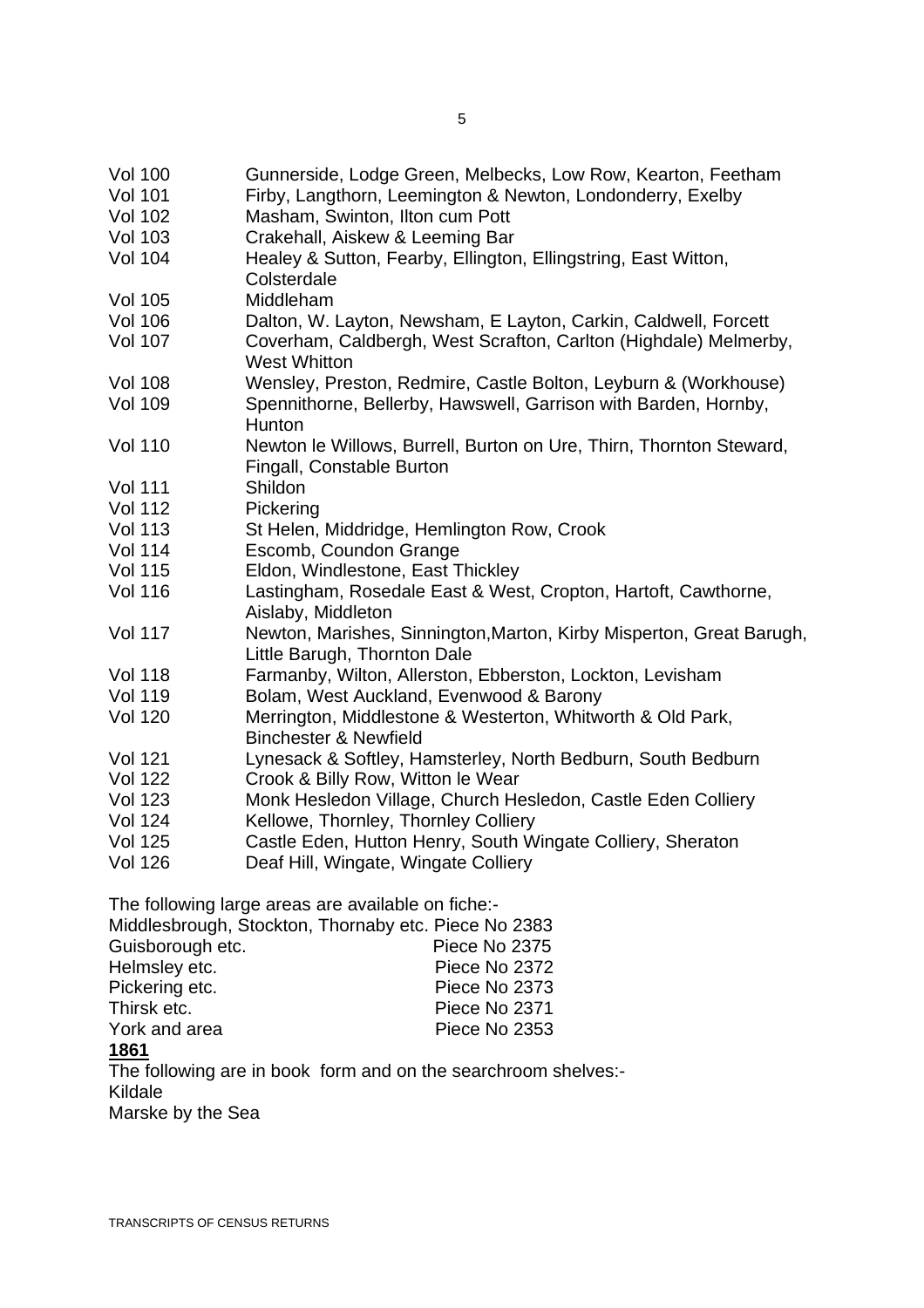**Stainton Stokeslev** Tocketts

#### **1871**

The following are in book form and on the searchroom shelves :-Kildale Marske and New Marske **Stainton Saltburn Stokeslev Tocketts** 

#### **1881**

British Census (CD ROM) County Durham (fiche) Yorkshire (fiche) The following are in book form and on the searchroom shelves:- Billingham (including Haverton Hill, Clarence, Bellasis, Newton Bewley, Cowpen Bewley, Port Clarence, and Saltholme) Brierton Bulmer Claxton Dalton Piercy Elwick Elwick Hall Greatham Hart **Hemlington** Ingleby Barwick **Maltby** Marske **Norton** Seaton Carew **Stainton Stokesley** Thorp Bulmer **Wolviston Tocketts** Stockton (Part) Middlesbrough (Excluding St Paul's area) Middlesbrough Workhouse Hartlepool Card Index (Part), Transcript (Part), Microfiche (Part) Royal Navy (County Durham & Yorkshire)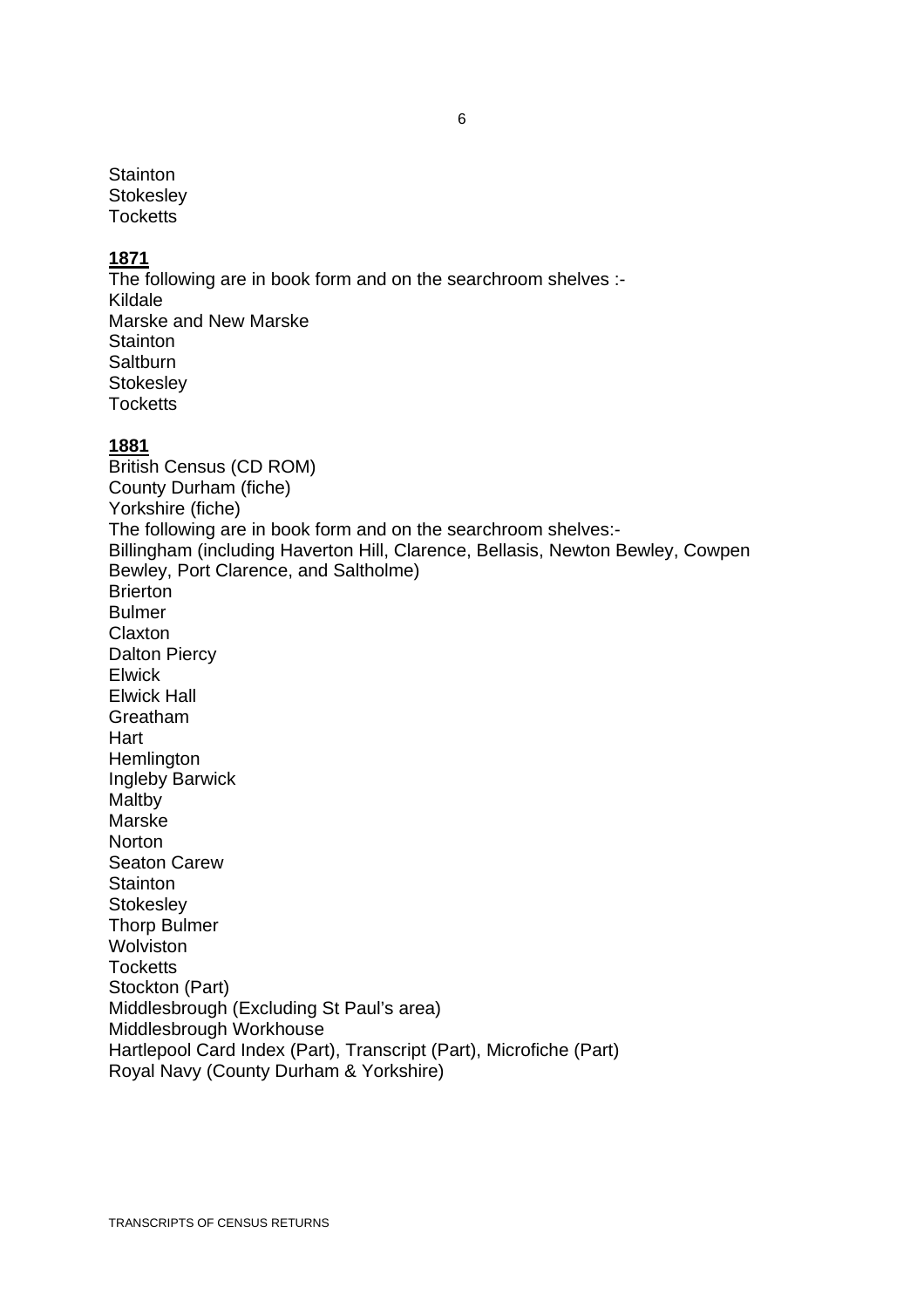#### **1891 Census**

The following is available via the Enoch computer programme and also on fiche:-

RG12 3993 Egton, Egton Bridge, Grosmont, Sneaton, Eskdaleside-cum-Ugglebarnby, Iburndale, Glaisdale, Lealholm Bridge, Goathland and Sneaton Thorpe RG12 3994-3995 Whitby Town, Workhouse, Lighthouse and Shipping RG12 3995 Ruswarp, Aislaby, Newholm with Dunsley, Hawsker with Stainsacre, Flyingdales, Flyingthorpe and Robin Hood's Bay RG12 3996 Lythe, Newton Mulgrave, Ellerby, Mickleby, Ugthorpe, Hutton Mulgrave, Barnby, Goldsborough, Sandsend, Kettleness, Borrowby, Roxby, Hinderwell, Runswick, Staithes (Part) RG12 3997 Loftus, Wapley, Brotton (Part) RG12 3998 Brotton (Part), Easington, Scaling, Boulby, Staithes (Part), Liverton, Moorsholm, Girrick, Kilton, Skinningrove, Grinkle and Old Saltburn RG12 3999 Marske, New Marske, Saltburn and Redcar RG12 4000 Skelton, New and North Skelton, Lingdale, Boosbeck and Upleatham RG12 4001 Stanghow, Charltons, Margrove park, Coatham, Warrenby, Tod Point, South Gare, Dunsdale, Yearby, Kirkleatham, Wilton, Lazenby and Lackenby. RG12 4002 Guisborough, Barnaby Moor, Hutton Lowcross, Morton, Newton, Pinchinthorpe, Tocketts, Upsall RG12 4003 Danby, Commondale, Castleton, Ainthorpe, Fryup and Westerdale RG12 4004 – 4014 Middlesbrough RG12 4014 Marton RG12 4015 Eston, Eston Junction, California, Grangetown (Part), South Bank (Part) RG12 4016 Normanby, Grangetown (Part), South Bank (Part) RG12 4018 North Ormesby (Part), Cargo Fleet and Shipping in Eston Jetty RG12 4019 – Thornaby (South Stockton), Hemlington, Stainton, Maltby, Ingleby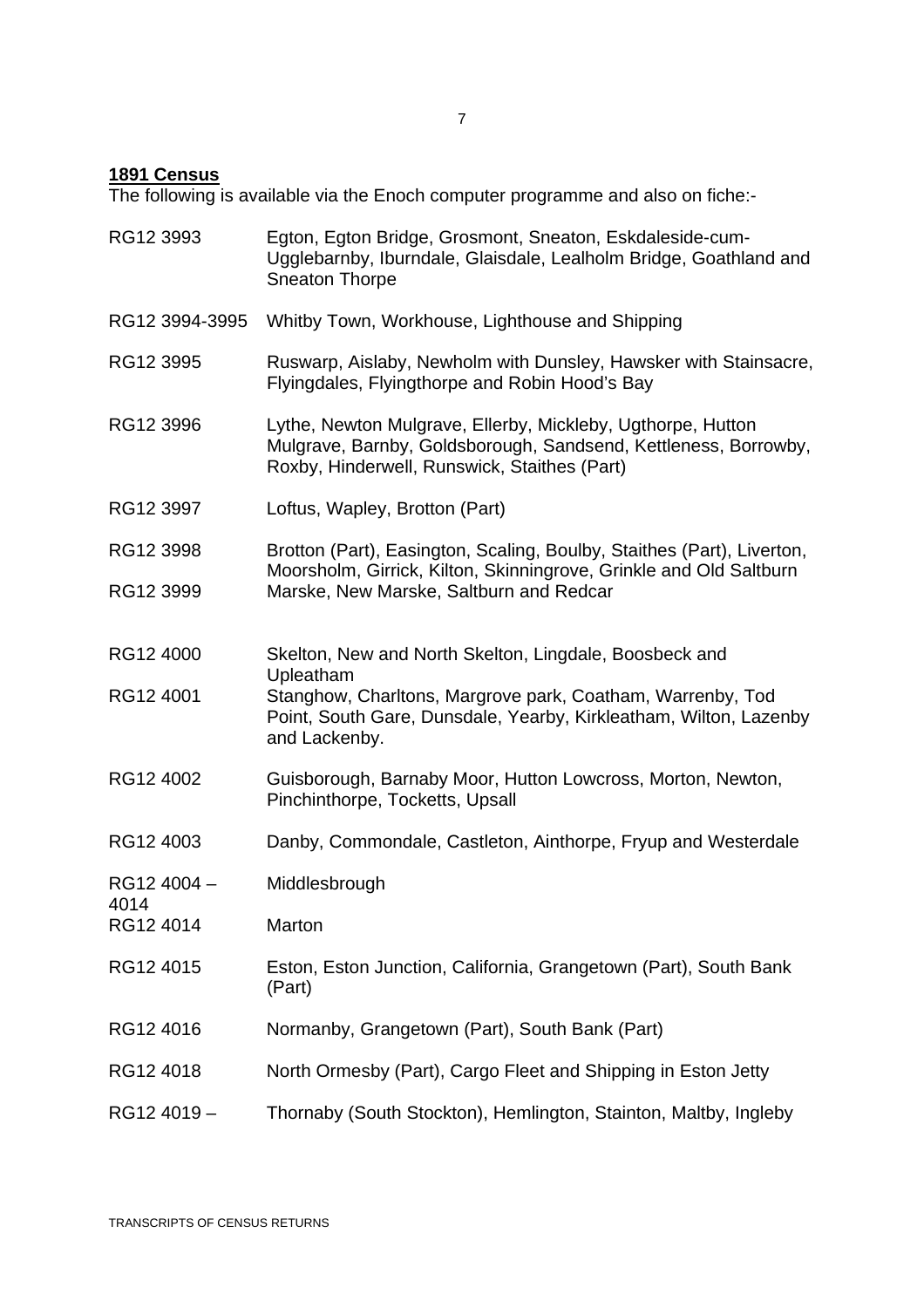- 4021 Barwick and Shipping on the River Tees
- RG12 4022 Stokesley, Kildale, Ingelby Greenhow, Battersby, Greenhow, Kirbyin-Cleveland, Great Broughton, Little Broughton, Skutterskelfe, Great Busby, Little Busby, Seamer, Newby, Easby, Great Ayton, Little Ayton
- RG12 4024 Hutton Rudby, East Rounton, Swainby, Whorlton, Crathorne, Middleton, Ingleby Cross, Ingleby Arncliffe, Potto, Heathwaite, Scugdale.
- RG12 4025 Appleton Wiske, Birkby, Deighton, East Cowton, East Harlsey, Great Smeaton, Hornby, Hutton Bonville, Little Smeaton, South Cowton, Welbury, West Harlsey, West Rounton
- RG12 4026 Borrowby, Brompton, Ellerbeck, Foxton, Gueldable, Kirby Sigston, Leake, Northallerton (Part), Osmotherley, Sowerby under Cotcliffe, Thimbleby, Winton Stank, Hallikeld
- RG12 4027 Ainderby Steeple, Danby Wiske, Great & Little Langton, Kiplin, Morton on Swale, Northallerton (Part), North Otterington, Romanby, Thornton-le-Beans, Thrintoft, Yatforth
- RG12 4028 Bedale, Aiskew, Burneston, Burrill cum Cowling, Carthorpe, Crakehall, Exelby, Fencote, Gatenby, Hackforth, Killerby, Kirkby Fleetham, Kirklington cum Upsland, Leeming Bar, Scruton, **Theakston**
- RG12 4029 Masham, Swinton with Warthermaske, Thirn, Ilton cum Pott, Burtonupon-Ure, Thornton Watlass, Shape, Well, Rookwith
- RG12 4030 Middleham, Healey, Fearnby, Ellingstring, East & West Witton, Caldbergh, Horsehouse, Carlton, Melmerby, West Scrafton
- RG12 4031 Leyburn, Akebar, Arrathorne, Barden, Bellerby, Castle Bolton, Constable Burton, East Hauxwell, Finghall, Garriston, Harmby, Hornby, Hunton, Hutton Hand, Newton le Willows, Patrick Brompton, Preston under Scar, Redmire, Spennithorne, Thornton Steward, Wensley
- RG12 4032 Askrigg, Aysgarth, Bainbridge, Burton cum Walden, Carperby cum Thoresby, Newbiggin, Stalling Busk, Thornton Rust, Woodhall, **Worton**
- RG12 4033 Hawes, Abbotside, Appersett, Burtersett, Cotterdale, Gayle,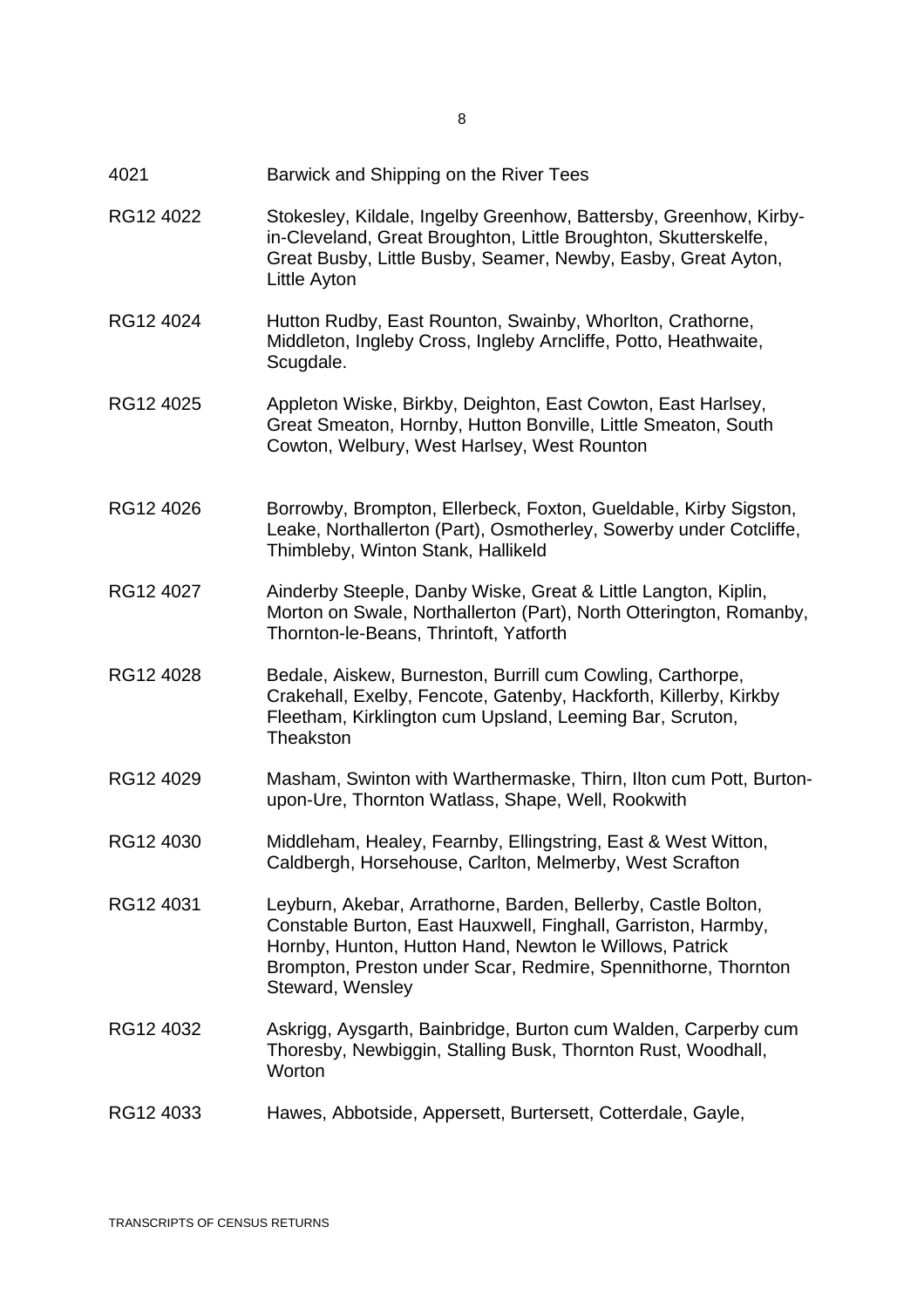Hardrow, Lunds, Sedbusk, Snaizholm, Widdale

- RG12 4034 Muker, Angram, Birkdale, Calvert Houses, Fleetham, Firth, Gunnerside, Ivelet, Keld, Lodge Green, Low Row, Oxnop, Rash, Ravenseat, Satron, Stonedale, Thorns, Thwaite
- RG12 4035 Arkletown, Booze, Crackpot, Ellerton Abbey, Eskeleth, Fremmington, Grinton, Healaugh, Hurst, Langthwaite, Marrick, Reeth
- RG12 4036 Richmond, Gilling, Downholme, Skeeby, Stainton, Marske, Easby, Hipswell, Middleton Tyas
- RG12 4037 Catterick, Moulton, Appleton, Brompton on Swale, Ellerton, Colburn, Brough, North Cowton, Uckerby, Tunstall, Bolton on Swale, Scorton
- RG12 4038 Dalton, Gayles, Kirkby Hill, New Forest, Newsham, Ravensworth, West Layton, Whaston
- RG12 4039 Aldborough, Stanwick St John, Eppelby, Carlem, Forcett, Melsonby, East Layton, Caldwell
- RG12 4040 4044 **Darlington**
- RG12 4044 Piercebridge
- RG12 4049 4053 **Stockton**
- RG12 4053 Aislaby, Egglescliffe, Elton (part), Newsham, Norton, Urlay Nook
- RG12 4054 Billingham, Carlton, Cowpen Bewley, Elton (part), Grindon, Hartburn, Haverton Hill, Long Newton, Newton Bewley, Port Clarence, Preston-on-Tees, Redmarshall, Thorpe Whitton, Wolviston, Wynyard Park, Stockton Workhouse, Shipping Schedules.
- RG12 4059 Hartlepool, Throston (Part)
- RG 12 4060- West Hartlepool/Stranton
- RG12 4067 St Andrew Auckland (Part)
- RG12 4068 Bishop Auckland, Pollards, Escomb (Part), Witton Park, Etherley

4066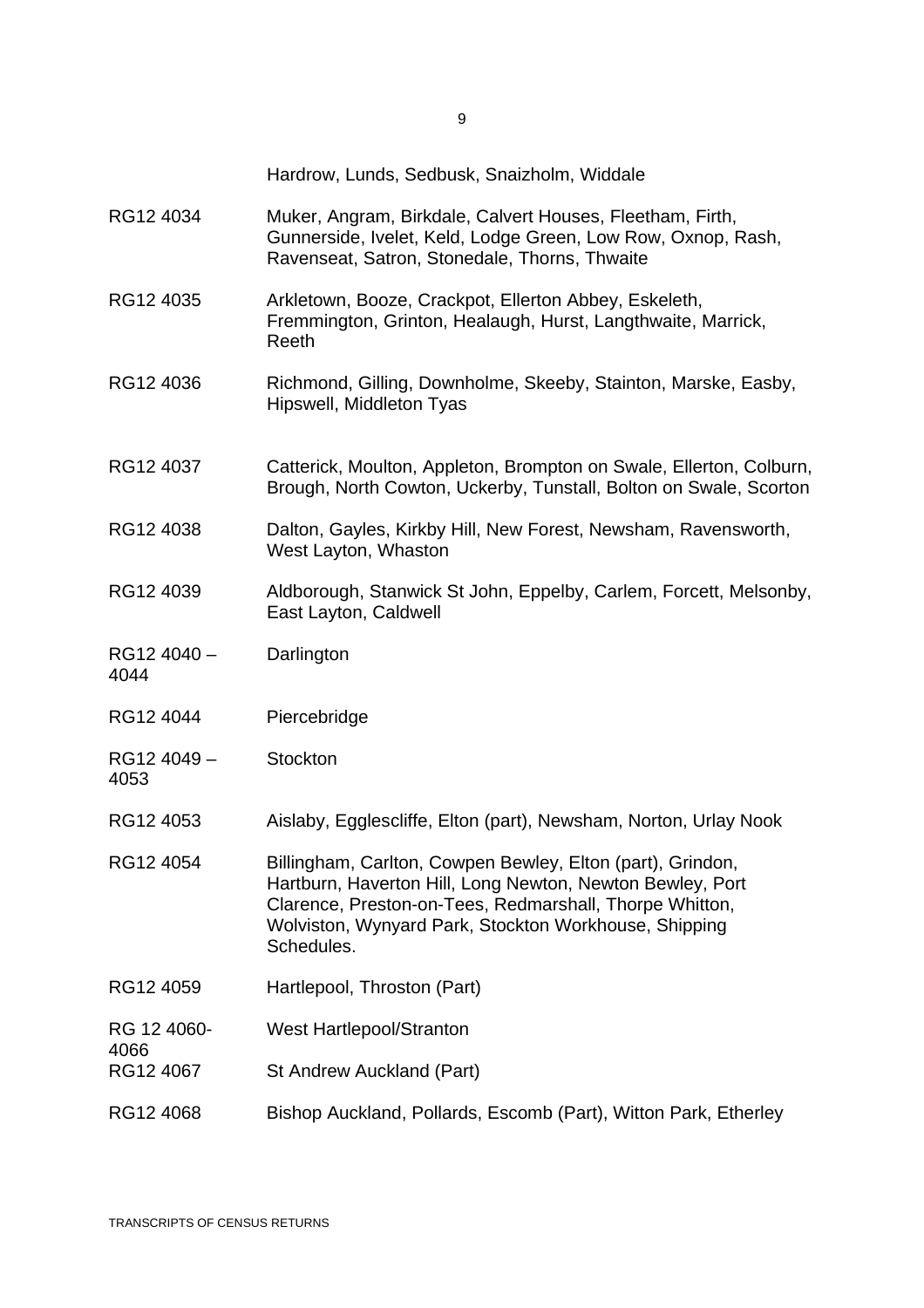| RG12 4069 | St Helens Auckland, St Andrews Auckland (Part), Escomb (Part),<br>Eldon, Coundon (Part) |
|-----------|-----------------------------------------------------------------------------------------|
| RG12 4070 | Shildon                                                                                 |
| RG12 4071 | New Shildon, East Thrickley, Coundon (part), Merrington                                 |
| RG12 4072 | Coundon (Part), Whitworth (Part), Tudhoe, Spennymoor (Part)                             |
| RG12 4073 | Byers Green, Whitworth (Part), Newfield, Spennymoor (Part)                              |
| RG12 4074 | Hemlington, Brancpeth, Crook, Hunwick, St Andrews Auckland<br>(Part)                    |

#### **Census Returns Workhouses Volume One**

| <b>Bainbridge</b>     | 1841 | 1851 | 1861 | 1871 | 1881 | 1891 |
|-----------------------|------|------|------|------|------|------|
| <b>Barnard Castle</b> | 1841 | 1851 | 1861 | 1871 | 1881 | 1891 |
| <b>Bedale</b>         | 1841 | 1851 | 1861 | 1871 | 1881 | 1891 |
| Darlington            | 1841 | 1851 | 1861 | 1871 | 1881 | 1891 |
| Easingwold            | 1841 | 1851 | 1861 | 1871 | 1881 | 1891 |
| Guisborough           | 1841 | 1851 | 1861 | 1871 | 1881 | 1891 |
| Hartlepool            | 1841 |      |      | 1871 | 1881 | 1891 |
| Leyburn               | 1841 | 1851 | 1861 | 1871 | 1881 | 1891 |

#### **Census Returns Workhouses Volume Two**

| Malton        |      | 1851 |                     |  |      |
|---------------|------|------|---------------------|--|------|
| Northallerton | 1841 |      | 1851 1861 1871 1881 |  | 1891 |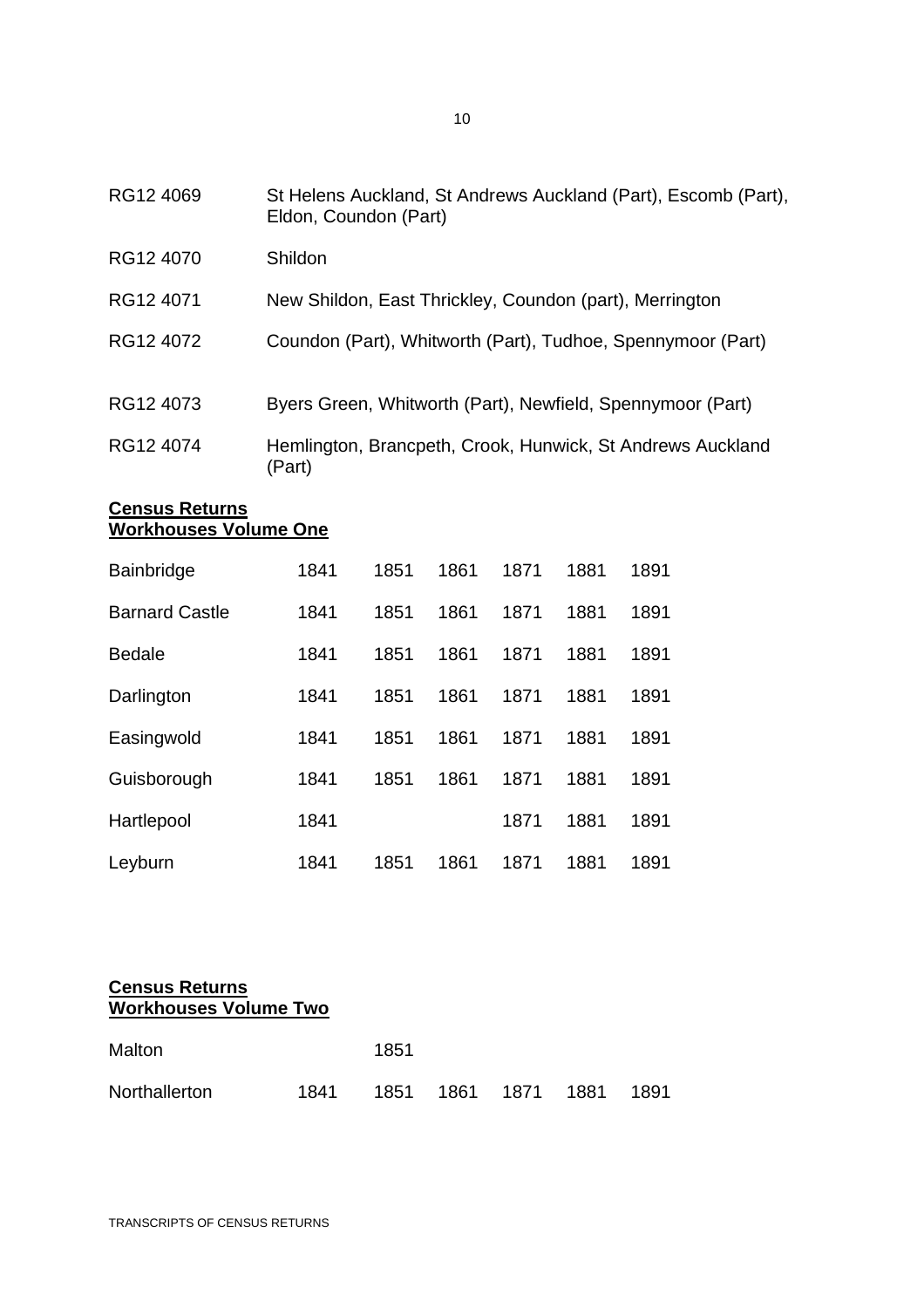| Reeth                                                                                                                            | 1841 | 1851 | 1861 | 1871 | 1881 | 1891 |
|----------------------------------------------------------------------------------------------------------------------------------|------|------|------|------|------|------|
| Richmond                                                                                                                         | 1841 | 1851 | 1861 | 1871 | 1881 | 1891 |
| Stockton                                                                                                                         | 1841 | 1851 | 1861 | 1871 | 1881 | 1891 |
| <b>Stokesley</b>                                                                                                                 | 1841 | 1851 | 1861 | 1871 | 1881 | 1891 |
| <b>Thirsk</b>                                                                                                                    | 1841 | 1851 | 1861 | 1871 | 1881 | 1891 |
| <b>Census Returns</b>                                                                                                            |      |      |      |      |      |      |
| <b>Northallerton House of Correction</b>                                                                                         |      |      |      |      |      |      |
|                                                                                                                                  |      |      |      |      |      |      |
|                                                                                                                                  | 1841 | 1851 |      | 1871 | 1881 | 1891 |
| <b>Middlesbrough, Nazareth House</b>                                                                                             |      |      |      |      |      |      |
|                                                                                                                                  |      |      |      |      |      |      |
|                                                                                                                                  |      |      |      |      |      | 1891 |
| <b>Outside of Our Area</b>                                                                                                       |      |      |      |      |      |      |
| 1801<br>Spofforth (West Yorkshire) booklet                                                                                       |      |      |      |      |      |      |
| 1821<br>Spofforth                                                                                                                |      |      |      |      |      |      |
| 1831<br>Spofforth                                                                                                                |      |      |      |      |      |      |
| <u> 1851 </u><br>Settle (North Yorkshire) book<br>Fylingdales (North Yorkshire) book<br>Suffolk (booklets)<br>Glamorgan (CD Rom) |      |      |      |      |      |      |
| 1861<br>Fylingdales (North Yorkshire) book                                                                                       |      |      |      |      |      |      |
| <u> 1881</u>                                                                                                                     |      |      |      |      |      |      |

11

England, Scotland, Wales, Channel Islands, Isle of Man & Royal Navy (CD Rom)